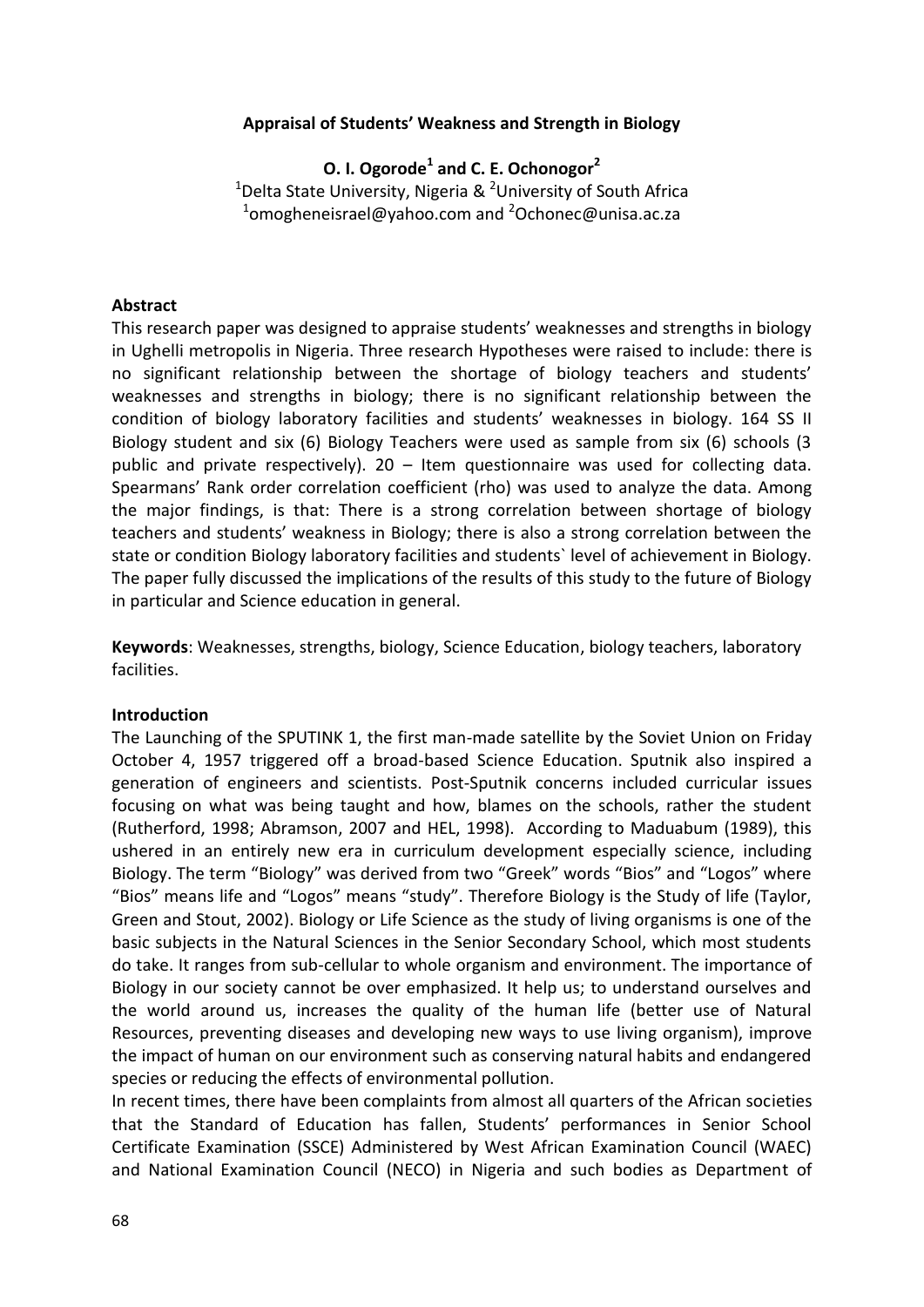Education (DoE) in South Africa continues to deteriorate from year to year, particularly in the areas of Physical Science even Biology or Life Science.

Often times, the Teacher is being blamed for students' ineffectiveness or weaknesses even poor performance in a science subject. Explanation is being proffered only in terms of his/her cognitive or Intellectual ability. Little or no consideration is given to the Students' perception towards the subject (Biology) and other factors that could result to poor academic performance of the student. Egbule (2000) noted that myriads of factors like environmental, hereditary, psychological, and maturational factors affect the performance of a student in any school subject.

On environmental factors, Egbule (2000) said, whether the environment is conducive, distracting, whether there be time pressure, whether the child's home-background or economic status or amount of maturation received from parents, peer group and society culminate in major environmental issues that can positively or negatively affect performance of a student. The environment of the student connotes both the school and the residential environment. This implies that, a student can perform well in school subject (Biology), if the environment is conducive with less time pressure on him and vice–versa.

Students' weaknesses or strengths in Biology are as a result of many factors on the part of the students. These factors include his/her personality, physiological make–up, maturational and motivational aspects as well as his/her interest and attitude towards Biology. This was also supported in Egbule (2000), which asserts that a student will learn positively if he / she has previous experience, pre-requisite of the subject matter; interest in the subject matter to be learnt; if he is intelligent has a large memory span with mental and emotional set as well as the physiological readiness for the subject to the learnt and vice versa.

The issue of the Teacher as one of the factors affecting students' weaknesses in strength in science subject cannot be overlooked. The qualifications of the teachers, methods used by the teachers and shortage of Biology or Life Science teachers greatly affect students` performance in secondary school science subjects. Kalagbor (1998) worked on the effect of qualified and trained teachers in two secondary schools. The result showed that the school with more qualified teachers performed better than school with less qualified teachers in science subjects, particularly, Biology.

Agina (2001) was of the view that non  $-$  availability of teachers was a major crisis in teaching of science subjects (Physics, Chemistry and Biology) in most Nigerian Secondary Schools. As a result, some school authorities employed teachers who were not trained in the field of sciences (Biology) to teach Biology. The teaching method adopted by the Biology teacher must be suitable to the subject matter being taught. Max Sobel, (1998), commenting on the job description for teachers summarized by saying that *"Teachers must know the stuff, they must know the students that they are stuffing and they must know how to stuff them artistically".* The teaching method adopted by the teacher is expected to arouse and sustain the interest of the students in the subject matter being taught. Hence the teacher must have the required knowledge of the subject-matter, the learners` make-up and the best strategy of teaching the topic to the understanding and practice of the learners.

Another issue of major concern in science teaching is that of an ill-equipped laboratory. Abdullahi (1982) pointed out that most of the problems of science teaching in many schools

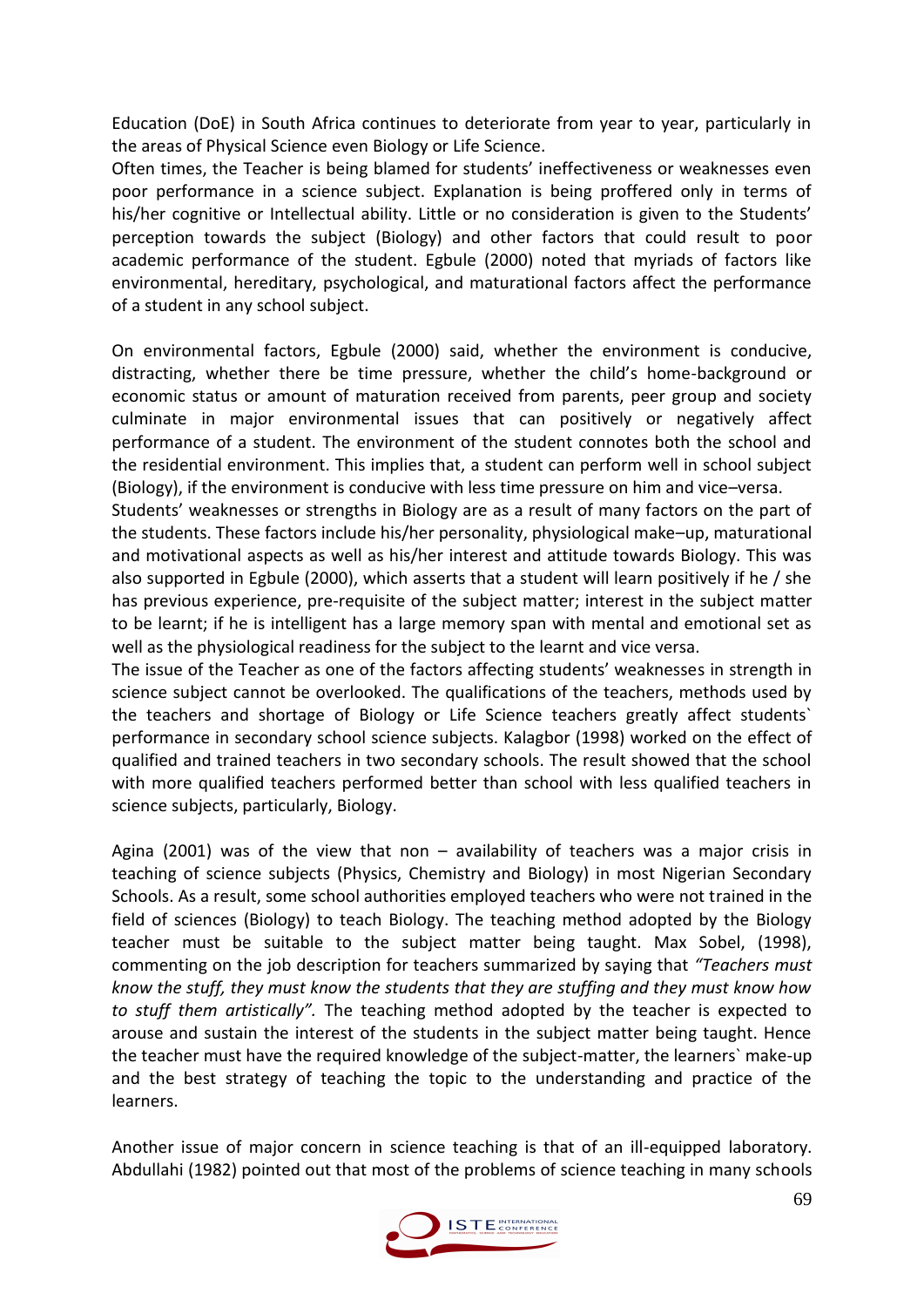today are attributed to teachers` inability to help students learn science in a meaningful way. Science teaching should involve learners performing experiments and drawing conclusions to test theories under the supervision of the teachers. This is however, hardly done due to acute shortage or out-right absence of science equipment and facilities in the schools. This situation calls for the use of improvisation by teachers to convey the necessary skills and knowledge of their teaching to the learners. Asenuga (1981) opined that "if any science subject is to be taught well, it should be taught practically". Each student should be able to perform necessary experiments, make certain tools, produce some equipment and record accurate observations.

The influence of instructional materials on learners' performances and science teaching cannot be nip under board. Agun and Imogie 1996 in Effih (2004) were of the views that instructional materials are information carriers designed specifically to achieve the objectives of teaching –learning situation. Good instructional materials play very important roles in the changes that move toward inquiry-centered, standards-based instructions which help to sustain science interest and promote higher learner performance. These are materials that are used to elucidate issues in the transference of information from one to another. They are kinds of tools or equipment that can effectively help the teacher in teaching theory topics in the classroom or otherwise. Ighedo (1986) discussed the importance of instructional materials in the teaching and learning process that: they enable the use of sensory organs, enhance instructional activities, increase motivation and interest of the learners and cater for individual differences. It is expected that instructional materials should be directly relevant to the content of the lesson, integrated with the teachers' whole approach, preceded and followed-up by work calculated to ensure maximum comprehension. Dale (1989) was also of the views that; instructional materials are used to make abstract concepts become concrete and reduce meaningless responses of learners, make learning important, help in developing continuity of thought in the learners which is particularly true of motion pictures and help to offer a reality of experience which stimulate self-activity on the part of the learner. Instructional materials if well applied, boosts the academic performance and strength of biology learners.

Furthermore, at the Senior School Certificate Examination (SSCE) level, according to the Chief Examiner's report (WAEC, 2009) learners are ineffective and perform poorly in Biology due to the following reasons: inability to draw well-labeled diagrams of appropriate sizes and magnifications, poor spelling of labels and technical terms; poor knowledge of classification; inability to relate structures to their functions; inability to state an experiment in a sequential manner; inability to state necessary precautions needed in carrying out experiments; poor interpretation of some biological terms, poor understanding of biology examination questions. http://www.exampleessays.com/viewpaper/29922.html (2011) defined weakness as the lack of strength, a self-indulgent want, fragility, or as an inadequate or defective quality in something. WAEC (2009) suggested some ways to overcome students` weaknesses in biology to include: that "Science teachers should endeavor to acquaint students with basic science equipment; Practical classes should be carried out regularly and biology should not be taught as an abstract subject; Students should be taken on field trips to enable them observe organisms in their natural habitats; and Government should ensure that all approved science tutorial classes for external or rewrite candidates must have standard laboratories.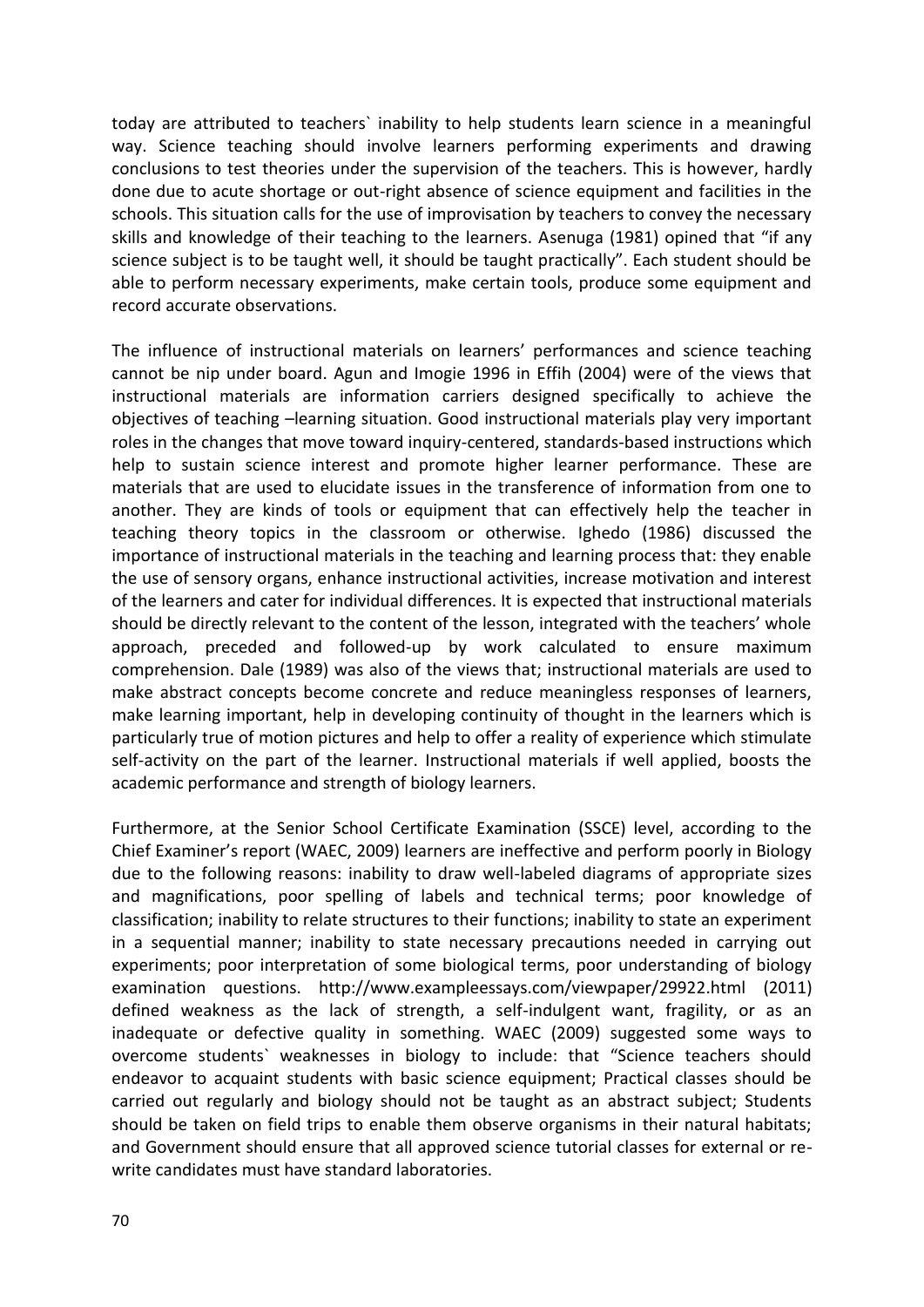Strength is considered here from the perspectives of being a source of support on the one hand and as asset or quality on the other hand. In other words; strengths are the opportunities available for the learners. WAEC (2008) summarized the strengths of biology or life science learners in the form of objectives as follows:

- "1. Understanding of the structure and functions of living organisms as well as appreciation of nature;
- 2, acquisition of adequate laboratory and field skills in order to carry out and evaluate experiments and projects in Biology;
- 3. acquisition of necessary scientific skills for example observing, classifying and interpreting biological data;
- 4. relevant knowledge in Biology, needed for future advanced studies in biological sciences;
- 5. acquisition of scientific attitudes for problem solving;
- 6. ability to apply biological principles in everyday life in matters that affect personal, social, environmental, community health and economic problems." (…p.65)

In reality, the above strengths culminated in the form of objectives for teaching Biology or Life Science at the high school level can only be achieved with the provision of the enabling environment, qualified human resources, laboratory space, equipment and facilities and useful improvisations as the case may be, by the stake holders. Unfortunately, the possibility of improving on learners` strengths in the subject and science in general appear to eroded by the gross absence of such opportunities and provisions that would have propelled the learners to higher achievements in Biology.

The purpose of this work was to critically investigate some of the factors that determine students' weaknesses and strengths in biology.

# **Problem of the Study**

The academic performance of students in Biology has been low every year (WAEC, 2009) and this situation calls for a critical investigation of what the cankerworm behind it could be. Based on this, the following questions were raised as the problem of the study:

- 1. What are the learners' weaknesses in biology or life science?
- 2. What are the learners' strengths in biology or life science?
- 3. In what ways do either weaknesses or strengths of learners affect their performance in public examinations?
- 4. What are the sources of learners` weaknesses and strengths in biology or life science?

## **Research Hypotheses**

- $Ho<sub>1</sub>$ : There is no significant relationship between the shortage of qualified biology teachers and learners' weakness in biology.
- Ho<sub>2</sub>: There is no significant relationship between Biology laboratory facilities and students' weakness in Biology.
- Ho<sub>3</sub>: There is no significant relationship between errors in spelling of Biology terms/poor diagrams and students' weakness in biology.

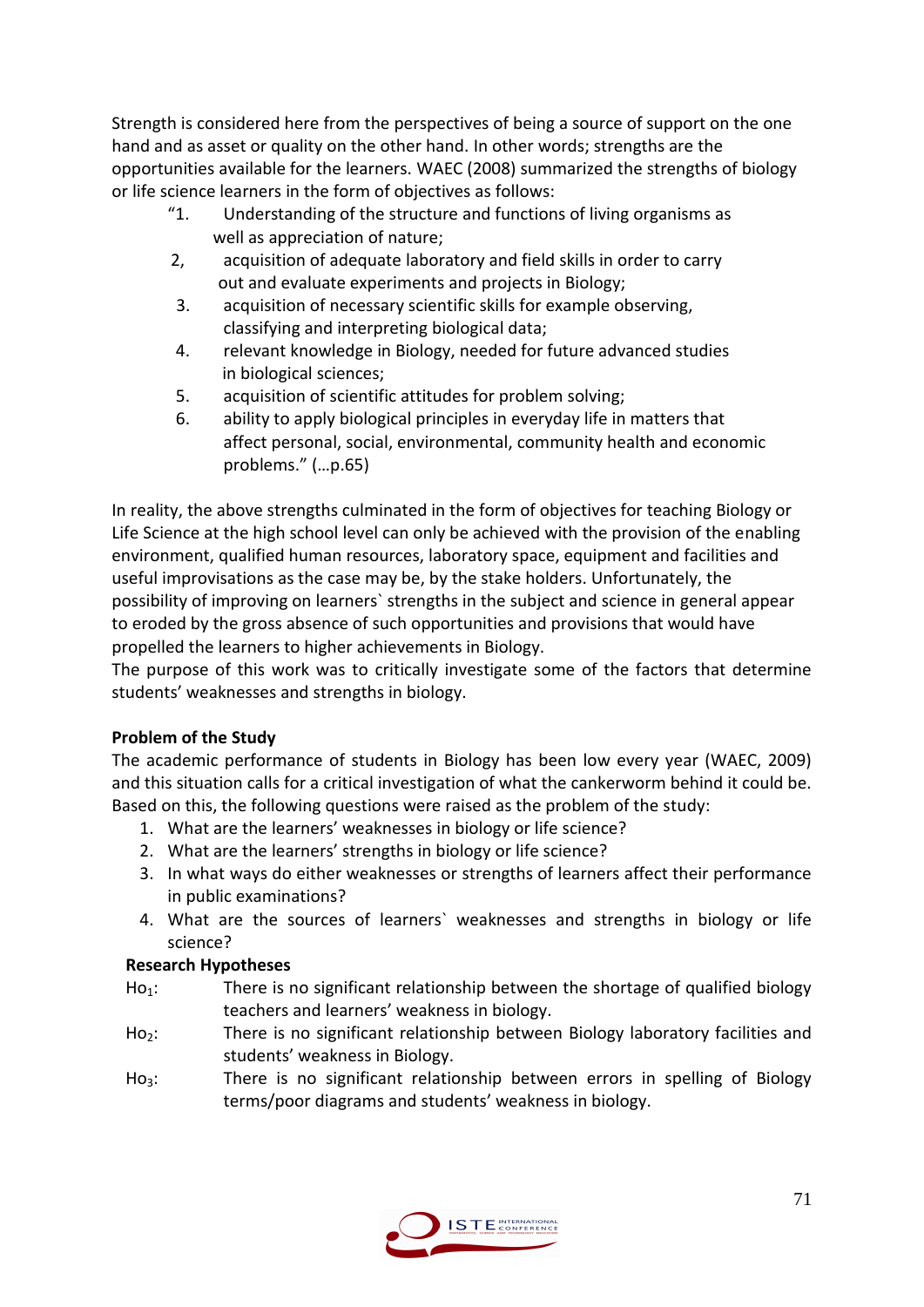### **Methodology**

The research design for this study is a simple survey type, hence a descriptive research. The population for the study consisted of all the twenty-five secondary schools (fifteen public and five private) Biology students and teachers in Ughelli Local Government Area of Delta State, Nigeria. A sample of 164 students and 6 Biology teachers from six schools (3 public and 3 private) were was for the study.

The research instrument used was a 20-item questionnaire for Biology teachers and learners in SSII or Grade 11 to collect the required data. The data were analyzed to test the stated hypotheses using the spearman's Rank – order correlation (rho) coefficient. Where all positive responses were denoted by (x) and negative responses by (y)

 $P = 1 - 65D^2$  $N(N^2-1)$ 

## **DATA ANALYSIS AND PRESENTATION OF RESULT**

### **Testing Hypothesis I**

It states that there is no significant relationship between shortage of qualified biology teachers and students' weakness in biology.

#### **Table 1: Relationship between shortage of Qualified Biology Teachers and Students' weaknesses in Biology.**

| Schools | Responses |          | Df | P-crit. | P-cal | Level of<br>significant | Decision    |
|---------|-----------|----------|----|---------|-------|-------------------------|-------------|
|         | $X(+ve)$  | $Y(-ve)$ |    |         |       |                         |             |
| A       | 25        | 12       |    |         |       |                         |             |
| B       | 25        | 12       |    |         |       |                         | Strong      |
| С       | 18        | 14       | -1 | 0.99    | 0.53  | 0.05                    | correlation |
| D       | 18        | 2        |    |         |       |                         |             |
| E       | 8         |          |    |         |       |                         |             |
|         | 8         |          |    |         |       |                         |             |

Spearman's rank order correlation coefficient (rho) values between  $0.1 - 0.5$ , represent weak correlation while values from  $0.5 - 1.0$  represent strong correlation. Table 1 above shows that p-calculated is 0.53 and hence it shows a strong correlation. There is a strong correlation between shortage of qualified biology teachers and learners` weaknesses in biology or life science.

## **TESTING HYPOTHESIS 2**

It states that there is no significant relationship between biology laboratory facilities and students' weakness in biology.

## **Table 2: Relationship between Biology Laboratory Facilities and Students' weaknesses in**

**Biology.**

|         | Responses |    |         |        | Level of    |          |
|---------|-----------|----|---------|--------|-------------|----------|
| Schools |           | Df | P-crit. | P-cal. | significant | Decision |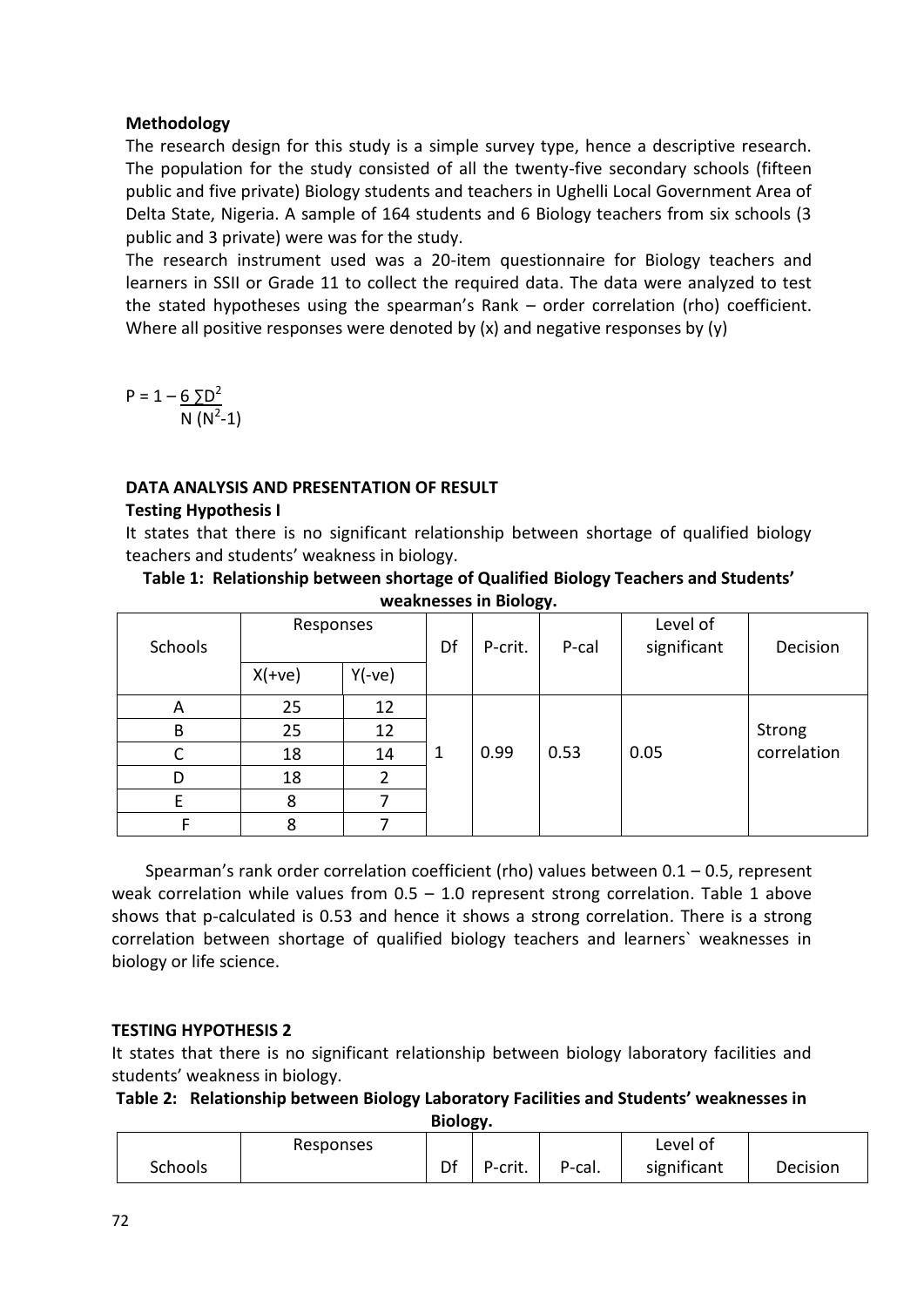|              | $X(+ve)$ | $Y(-ve)$ |   |      |      |      |                       |
|--------------|----------|----------|---|------|------|------|-----------------------|
| $\mathsf{A}$ | 28       | 10       |   |      |      |      |                       |
| B            | 28       | 10       |   |      |      |      | Strong<br>correlation |
|              | 14       | 15       | 1 | 0.99 | 0.76 | 0.05 |                       |
| D            | 14       |          |   |      |      |      |                       |
|              |          |          |   |      |      |      |                       |
|              |          |          |   |      |      |      |                       |

From Table 2, P-calculated is 0.76 which shows that a very strong correlation exists between biology laboratory facilities and students' weakness in biology.

### **TESTING HYPOTHESIS 3**

Hypothesis 3 states that there is no significant relationship between learners` errors in spelling of biology terms/poor diagrams and their weaknesses in Biology.

| . <b>. .</b> . |           |          |    |         |        |                         |             |  |
|----------------|-----------|----------|----|---------|--------|-------------------------|-------------|--|
| Schools        | Responses |          | Df | P-crit. | P-cal. | Level of<br>significant | Decision    |  |
|                | $X(+ve)$  | $Y(-ve)$ |    |         |        |                         |             |  |
| A              | 15        | 23       |    |         |        |                         |             |  |
| $\sf B$        | 16        | 23       |    |         |        |                         |             |  |
| C              | 15        | 20       | -1 | 0.99    | 0.41   | 0.05                    | Weak        |  |
| D              | 16        | 4        |    |         |        |                         | correlation |  |
| E              | 8         | 4        |    |         |        |                         |             |  |
|                | 8         |          |    |         |        |                         |             |  |

**Table 3: Relationship between learners` errors in spelling of biology terms/poor diagrams and their weaknesses in Biology.**

From the table 3 above, p-calculated is 0.41 at df of 1. This shows that errors in spelling of biology terms/poor diagrams result to a weak correlation with students' weaknesses in biology.

## **DISCUSSION OF FINDINGS**

From Hypothesis 1, it was discovered that there is a strong correlation between the shortage of biology teachers and students' weaknesses in Biology. This implies that shortage of qualified biology teachers has great influence on students' weaknesses in biology. This findings is in line with that of Agina (2001) in which he opined that the area where the teaching of science (Biology) suffers most in Nigerian secondary schools is the nonavailability of qualified teachers and this make most school authorities to employ teachers from other fields like chemistry and physics to teach biology. Though Biology is a science subject, it has its own special techniques like every other subject in the school curricula. A situation where a non-specialist biology teacher is used in the teaching of Biology is like putting a round peg in a square hole or vice versa. Gaps created by such a situation certainly result in learners` weaknesses in the subject. Quantitative analyses according to Darling-

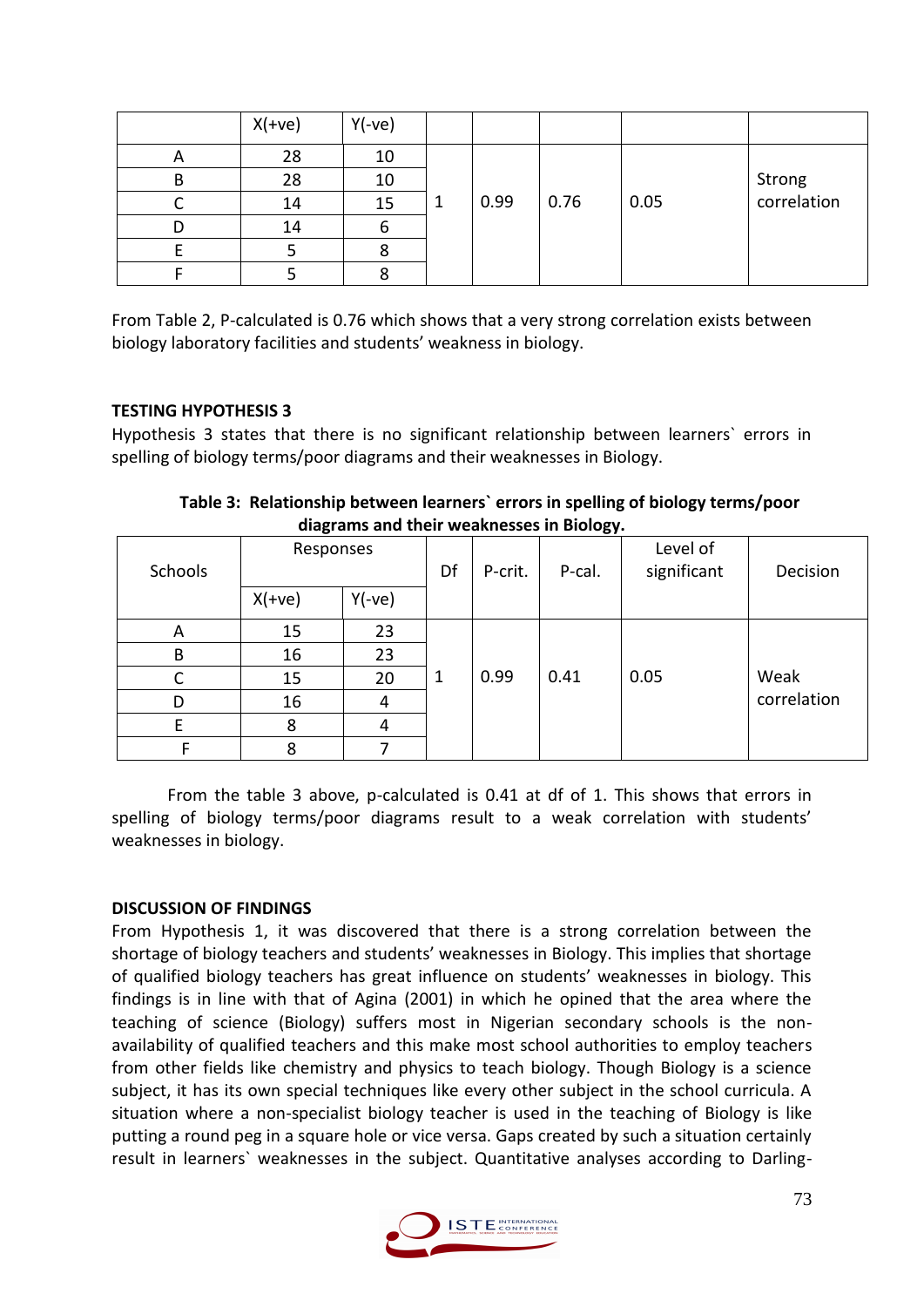Hammond, (2000) indicate that measures of teacher preparation and certification are by far the strongest correlates of students` achievement in reading, science and mathematics. Result of hypothesis 2 shows that a strong correlation exists between lack of Biology laboratory facilities and students' weakness in biology. The findings are in agreement with that of Asenuga (1981), which asserted that, "if any science subject is to be taught well, it should be taught practically, each student should be able to perform necessary experiments, make certain tools, produce some equipment and record accurate observations. The effectiveness of students in learning biology is determined by the extent to which they use the biology laboratory facilities. AAAS (1990) noted that progression in learning is usually from the concrete to the abstract. This is because young learners learn more readily about things that are tangible and directly accessible to their senses which include visual, auditory, tactile and kinesthetic. Indeed, concrete experiences are most effective in learning if they are located within the concept of some relevant conceptual structure. This opportunity is to a great extent provided through the use of laboratory activities aided by the provision of the needed equipment and facilities.

From Hypothesis 3, the calculated correlation coefficient is 0.41 which is less than 0.5 showing a weak correlation. Therefore weak correlation exist between errors in spellings of biology terms/poor diagrams and students weakness in Biology. WAEC (2009) stated poor spelling of labels and technical terms as the first weakness manifested by learner, yet it appears that examiners tend to treat this weakness with some levity against the learners. In other words, ideas contained in the learners` examination scripts overshadow the correctness of the terms used in the answers. This is probably due to the fact that it has become a general problem that most students were not yet exposed to adequate practical works in biology if any, where errors in spelling biology terms/poor diagrams are considered necessary. This brings about shallow experience in biology practical terms and strategies used in biology drawings. As a chain reaction, the situation eventually leads to added weakness in the learners` performance and achievement in biology or Life Science. Learners cannot learn to think critically, analyze information, communicate scientific ideas, make logical arguments, work as part of a team, and acquire other desirable skills unless they are permitted and encouraged to do these things over time (AAAS, 1990).

#### **CONCLUSION**

From the findings above, the following conclusion were reached.

- (1) Availability of well-trained Biology Teachers promotes students' strengths in biology.
- (2) The effective use of the Biology Laboratory Facilities enhances students' strength in biology.
- (3) Spellings of Biology terms/poor labeled diagram has slight effect on students' strengthen Biology.

#### **RECOMMENDATION**

In view of the findings and conclusion above, the following recommendations will help to reduce learners' weaknesses and enhance their strengths in biology as a school subject.